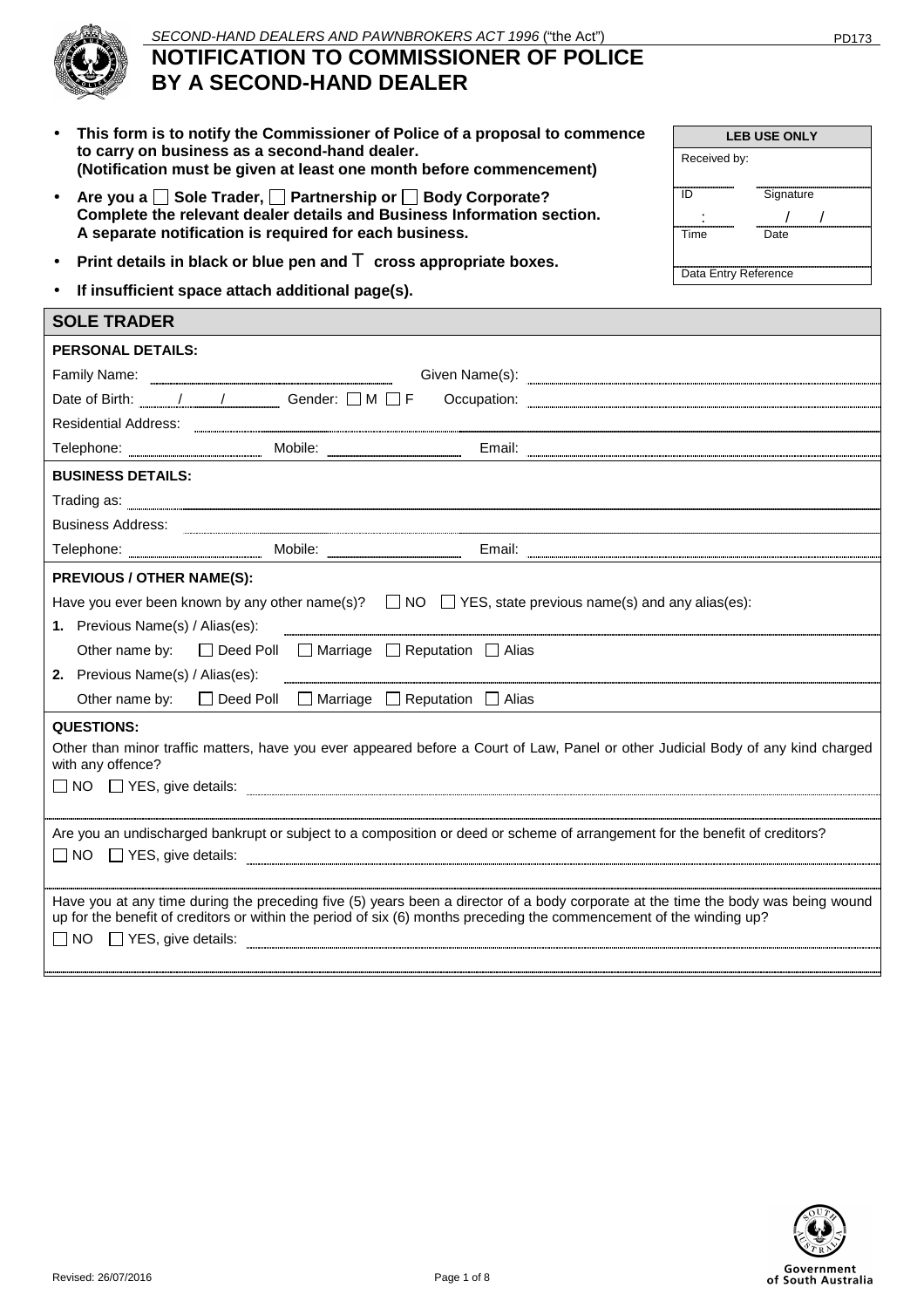|                                                                                                                                                              | <b>PARTNERSHIP</b>                                                                                                                                                                                                                                                                        |  |                                                                 |                                                                                                                                                                                                                                    |
|--------------------------------------------------------------------------------------------------------------------------------------------------------------|-------------------------------------------------------------------------------------------------------------------------------------------------------------------------------------------------------------------------------------------------------------------------------------------|--|-----------------------------------------------------------------|------------------------------------------------------------------------------------------------------------------------------------------------------------------------------------------------------------------------------------|
|                                                                                                                                                              |                                                                                                                                                                                                                                                                                           |  |                                                                 |                                                                                                                                                                                                                                    |
|                                                                                                                                                              | Partnership Name: <u>experimental control of the set of the set of the set of the set of the set of the set of the set of the set of the set of the set of the set of the set of the set of the set of the set of the set of the</u><br>$\sf{Trading} \; \rm{as:} \; \; \underbrace{\; }$ |  |                                                                 |                                                                                                                                                                                                                                    |
|                                                                                                                                                              | Business Address: <u>Committee Committee and Committee Committee and Committee and Committee and Committee and Co</u>                                                                                                                                                                     |  |                                                                 |                                                                                                                                                                                                                                    |
|                                                                                                                                                              |                                                                                                                                                                                                                                                                                           |  |                                                                 | Telephone: www.www.www.www.www.media.com/media.com/media.com/media.com/media.com/media.com/media.com/media.com/                                                                                                                    |
|                                                                                                                                                              | <b>PARTNER DETAILS:</b>                                                                                                                                                                                                                                                                   |  |                                                                 |                                                                                                                                                                                                                                    |
|                                                                                                                                                              | Details must be provided for each partner - attach additional page(s) if insufficient space                                                                                                                                                                                               |  |                                                                 |                                                                                                                                                                                                                                    |
|                                                                                                                                                              | No. of Partners:                                                                                                                                                                                                                                                                          |  |                                                                 | $\Box$ Additional page(s) attached                                                                                                                                                                                                 |
|                                                                                                                                                              |                                                                                                                                                                                                                                                                                           |  |                                                                 |                                                                                                                                                                                                                                    |
|                                                                                                                                                              | DOB: $\sqrt{1 + 1}$ Gender: $\Box M \Box F$                                                                                                                                                                                                                                               |  |                                                                 |                                                                                                                                                                                                                                    |
|                                                                                                                                                              | <b>Residential Address:</b>                                                                                                                                                                                                                                                               |  |                                                                 |                                                                                                                                                                                                                                    |
|                                                                                                                                                              |                                                                                                                                                                                                                                                                                           |  |                                                                 | Telephone: Mobile: Mobile: Email: Email: Email: Allephone: Email: Allephone: Allephone: Allephone: Allephone: Allephone: Allephone: Allephone: Allephone: Allephone: Allephone: Allephone: Allephone: Allephone: Allephone: Al     |
|                                                                                                                                                              |                                                                                                                                                                                                                                                                                           |  |                                                                 | 2. Family Name: <b>Example 2. Family Name:</b> Given Name(s): <u>Example 2. Family Name: Example 2. Family Name: 2. The Same Civen Name (s):</u>                                                                                   |
|                                                                                                                                                              |                                                                                                                                                                                                                                                                                           |  |                                                                 |                                                                                                                                                                                                                                    |
|                                                                                                                                                              |                                                                                                                                                                                                                                                                                           |  |                                                                 |                                                                                                                                                                                                                                    |
|                                                                                                                                                              |                                                                                                                                                                                                                                                                                           |  |                                                                 | Telephone: Mobile: Mobile: Email: Email: Email: Email: Email: Email: Email: Email: Email: Email: Email: Email: Email: Email: Email: Email: Email: Email: Email: Email: Email: Email: Email: Email: Email: Email: Email: Email:     |
|                                                                                                                                                              |                                                                                                                                                                                                                                                                                           |  |                                                                 | 3. Family Name: <u>Cambridge Communication</u> Civen Name(s): Containing Communication Communication Communication Communication Communication Communication Communication Communication Communication Communication Communication |
|                                                                                                                                                              |                                                                                                                                                                                                                                                                                           |  |                                                                 | DOB: / / Gender: OM OF Occupation: 2008.                                                                                                                                                                                           |
|                                                                                                                                                              | <b>Residential Address:</b>                                                                                                                                                                                                                                                               |  |                                                                 |                                                                                                                                                                                                                                    |
|                                                                                                                                                              |                                                                                                                                                                                                                                                                                           |  |                                                                 |                                                                                                                                                                                                                                    |
|                                                                                                                                                              | <b>PREVIOUS / OTHER NAME(S):</b>                                                                                                                                                                                                                                                          |  |                                                                 |                                                                                                                                                                                                                                    |
|                                                                                                                                                              |                                                                                                                                                                                                                                                                                           |  |                                                                 | Has any partner ever been known by any other name(s)? $\Box$ NO $\Box$ YES, state previous name(s) and any alias(es):                                                                                                              |
|                                                                                                                                                              |                                                                                                                                                                                                                                                                                           |  |                                                                 | 1. Family Name: <u>Conservation Communication</u> Given Name(s): Conservation Communication Communication Communication                                                                                                            |
|                                                                                                                                                              |                                                                                                                                                                                                                                                                                           |  |                                                                 |                                                                                                                                                                                                                                    |
|                                                                                                                                                              | Other name by: □ Deed Poll □ Marriage □ Reputation □ Alias                                                                                                                                                                                                                                |  |                                                                 |                                                                                                                                                                                                                                    |
|                                                                                                                                                              |                                                                                                                                                                                                                                                                                           |  |                                                                 |                                                                                                                                                                                                                                    |
|                                                                                                                                                              | Previous Name(s) / Alias(es):                                                                                                                                                                                                                                                             |  |                                                                 |                                                                                                                                                                                                                                    |
|                                                                                                                                                              | Other name by:                                                                                                                                                                                                                                                                            |  | $\Box$ Deed Poll $\Box$ Marriage $\Box$ Reputation $\Box$ Alias |                                                                                                                                                                                                                                    |
|                                                                                                                                                              | 3. Family Name:                                                                                                                                                                                                                                                                           |  |                                                                 |                                                                                                                                                                                                                                    |
|                                                                                                                                                              | Previous Name(s) / Alias(es):                                                                                                                                                                                                                                                             |  |                                                                 |                                                                                                                                                                                                                                    |
|                                                                                                                                                              | Other name by:                                                                                                                                                                                                                                                                            |  | $\Box$ Deed Poll $\Box$ Marriage $\Box$ Reputation $\Box$ Alias |                                                                                                                                                                                                                                    |
|                                                                                                                                                              | <b>QUESTIONS:</b>                                                                                                                                                                                                                                                                         |  |                                                                 |                                                                                                                                                                                                                                    |
| Other than minor traffic matters, has any partner ever appeared before a Court of Law, Panel or other Judicial Body of any kind<br>charged with any offence? |                                                                                                                                                                                                                                                                                           |  |                                                                 |                                                                                                                                                                                                                                    |
| □ NO □ YES, give partner name & details:                                                                                                                     |                                                                                                                                                                                                                                                                                           |  |                                                                 |                                                                                                                                                                                                                                    |
|                                                                                                                                                              |                                                                                                                                                                                                                                                                                           |  |                                                                 |                                                                                                                                                                                                                                    |
| Is any partner an undischarged bankrupt or subject to a composition or deed or scheme of arrangement for the benefit of creditors?                           |                                                                                                                                                                                                                                                                                           |  |                                                                 |                                                                                                                                                                                                                                    |
|                                                                                                                                                              |                                                                                                                                                                                                                                                                                           |  |                                                                 |                                                                                                                                                                                                                                    |
|                                                                                                                                                              |                                                                                                                                                                                                                                                                                           |  |                                                                 |                                                                                                                                                                                                                                    |
|                                                                                                                                                              |                                                                                                                                                                                                                                                                                           |  |                                                                 | Has any partner at any time during the preceding five (5) years been a director of a body corporate at the time the body was being                                                                                                 |
|                                                                                                                                                              |                                                                                                                                                                                                                                                                                           |  |                                                                 | wound up for the benefit of creditors or within the period of six (6) months preceding the commencement of the winding up?                                                                                                         |
|                                                                                                                                                              |                                                                                                                                                                                                                                                                                           |  |                                                                 |                                                                                                                                                                                                                                    |
|                                                                                                                                                              |                                                                                                                                                                                                                                                                                           |  |                                                                 |                                                                                                                                                                                                                                    |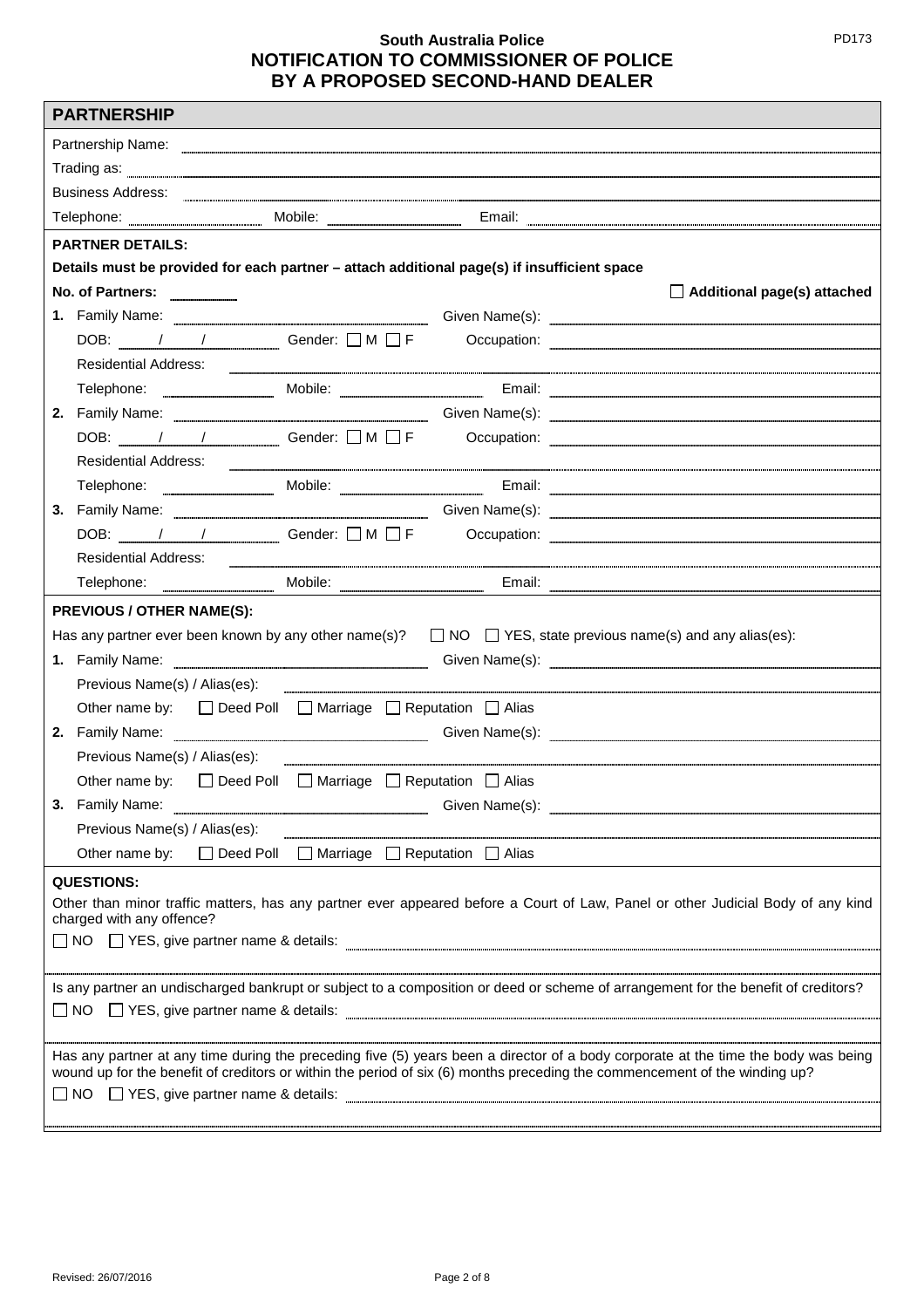| <b>BODY CORPORATE</b>                                                                                                                                                                                                                                            |                                                                                                                                                                                                                                |                                                                 |  |                                                                                                                                                                                                                                          |
|------------------------------------------------------------------------------------------------------------------------------------------------------------------------------------------------------------------------------------------------------------------|--------------------------------------------------------------------------------------------------------------------------------------------------------------------------------------------------------------------------------|-----------------------------------------------------------------|--|------------------------------------------------------------------------------------------------------------------------------------------------------------------------------------------------------------------------------------------|
| Company Name: <u>experience and the company Name:</u> experience and the company Name:                                                                                                                                                                           |                                                                                                                                                                                                                                |                                                                 |  |                                                                                                                                                                                                                                          |
|                                                                                                                                                                                                                                                                  | Trading as: www.communication.com/www.communications.com/www.communications.com/www.communications.com/www.communications.com/www.communications.com/www.communications.com/www.communications.com/www.communications.com/www. |                                                                 |  |                                                                                                                                                                                                                                          |
|                                                                                                                                                                                                                                                                  |                                                                                                                                                                                                                                |                                                                 |  |                                                                                                                                                                                                                                          |
|                                                                                                                                                                                                                                                                  |                                                                                                                                                                                                                                |                                                                 |  | Telephone No.: Mobile No.: Mobile No.: Email: Email: Email: Email: Email: Email: Email: Allen Mobile No.: Allen Mobile No.: Allen Mobile No.: Allen Mobile No.: Allen Mobile No.: Allen Mobile No.: Allen Mobile No.: Allen Mo           |
|                                                                                                                                                                                                                                                                  |                                                                                                                                                                                                                                |                                                                 |  | Address of Registered Corporate Office: <u>Community Community Community Community Community Community Community</u>                                                                                                                     |
|                                                                                                                                                                                                                                                                  | <b>DIRECTOR</b>                                                                                                                                                                                                                |                                                                 |  |                                                                                                                                                                                                                                          |
|                                                                                                                                                                                                                                                                  |                                                                                                                                                                                                                                |                                                                 |  | Details must be provided for each director of the body corporate - attach additional page(s) if insufficient space                                                                                                                       |
|                                                                                                                                                                                                                                                                  | No. of Directors:                                                                                                                                                                                                              |                                                                 |  | $\Box$ Additional page(s) attached                                                                                                                                                                                                       |
|                                                                                                                                                                                                                                                                  |                                                                                                                                                                                                                                |                                                                 |  | 1. Family Name: <b>Example 2.1 Automobile Contract Contract Contract Contract Contract Contract Contract Contract Contract Contract Contract Contract Contract Contract Contract Contract Contract Contract Contract Contract Co</b>     |
|                                                                                                                                                                                                                                                                  |                                                                                                                                                                                                                                |                                                                 |  |                                                                                                                                                                                                                                          |
|                                                                                                                                                                                                                                                                  | Residential Address:                                                                                                                                                                                                           |                                                                 |  |                                                                                                                                                                                                                                          |
|                                                                                                                                                                                                                                                                  |                                                                                                                                                                                                                                |                                                                 |  | Telephone: Mobile: Mobile: Email: Email: Email: Allephone: Email: Allephone: Allephone: Allephone: Allephone: Allephone: Allephone: Allephone: Allephone: Allephone: Allephone: Allephone: Allephone: Allephone: Allephone: Al           |
|                                                                                                                                                                                                                                                                  |                                                                                                                                                                                                                                |                                                                 |  | 2. Family Name: <u>Cameran Communication</u> Given Name(s): Containing Communication Communication Communication Communication Communication Communication Communication Communication Communication Communication Communication Co      |
|                                                                                                                                                                                                                                                                  |                                                                                                                                                                                                                                |                                                                 |  | DOB: $\frac{1}{\sqrt{1-\frac{1}{2}}}\sqrt{1-\frac{1}{2}}$ Gender: $\Box M \Box F$ Occupation:                                                                                                                                            |
|                                                                                                                                                                                                                                                                  | Residential Address:                                                                                                                                                                                                           |                                                                 |  |                                                                                                                                                                                                                                          |
|                                                                                                                                                                                                                                                                  |                                                                                                                                                                                                                                |                                                                 |  |                                                                                                                                                                                                                                          |
|                                                                                                                                                                                                                                                                  |                                                                                                                                                                                                                                |                                                                 |  | 3. Family Name: <b>Example 2. Solution</b> Siden Name(s): <b>Civen Name</b> (steer and the steer and the steer and the steer and the steer and the steer and the steer and the steer and the steer and the steer and the steer and the s |
|                                                                                                                                                                                                                                                                  |                                                                                                                                                                                                                                |                                                                 |  | DOB: / / Gender: U M U F Occupation: 2008 COMPLETED M ON THE OCCUPATION:                                                                                                                                                                 |
|                                                                                                                                                                                                                                                                  | <b>Residential Address:</b>                                                                                                                                                                                                    |                                                                 |  |                                                                                                                                                                                                                                          |
|                                                                                                                                                                                                                                                                  |                                                                                                                                                                                                                                |                                                                 |  |                                                                                                                                                                                                                                          |
|                                                                                                                                                                                                                                                                  | <b>PREVIOUS / OTHER NAME(S):</b>                                                                                                                                                                                               |                                                                 |  |                                                                                                                                                                                                                                          |
|                                                                                                                                                                                                                                                                  |                                                                                                                                                                                                                                |                                                                 |  | Has any director ever been known by any other name(s)? $\Box$ NO $\Box$ YES, state previous name(s) and any alias(es):                                                                                                                   |
|                                                                                                                                                                                                                                                                  |                                                                                                                                                                                                                                |                                                                 |  | 1. Family Name: <u>International Communications</u> Given Name(s): Containers Communications Communications Communications Communications Communications Communications Communications Communications Communications Communications      |
|                                                                                                                                                                                                                                                                  | Previous Name(s) / Alias(es):                                                                                                                                                                                                  |                                                                 |  |                                                                                                                                                                                                                                          |
|                                                                                                                                                                                                                                                                  | Other name by: □ Deed Poll □ Marriage □ Reputation □ Alias                                                                                                                                                                     |                                                                 |  |                                                                                                                                                                                                                                          |
|                                                                                                                                                                                                                                                                  |                                                                                                                                                                                                                                |                                                                 |  | 2. Family Name: <b>Example 2. Family Name:</b> Given Name(s): <b>Civen Name</b> (s):                                                                                                                                                     |
|                                                                                                                                                                                                                                                                  | Previous Name(s) / Alias(es):                                                                                                                                                                                                  |                                                                 |  |                                                                                                                                                                                                                                          |
|                                                                                                                                                                                                                                                                  | Other name by:                                                                                                                                                                                                                 | $\Box$ Deed Poll $\Box$ Marriage $\Box$ Reputation $\Box$ Alias |  |                                                                                                                                                                                                                                          |
|                                                                                                                                                                                                                                                                  |                                                                                                                                                                                                                                |                                                                 |  | 3. Family Name: <b>Example 2. Society A. A. Example 2. Society A. A. Example 2. Society A. A. Equipment 2. Society A. A. Equipment 2. Society A. A. Equipment 2. Society A. A. Equipment 2. Society A. Equipment 2. Society A. E</b>     |
|                                                                                                                                                                                                                                                                  | Previous Name(s) / Alias(es):                                                                                                                                                                                                  |                                                                 |  |                                                                                                                                                                                                                                          |
|                                                                                                                                                                                                                                                                  | Other name by: $\Box$ Deed Poll $\Box$ Marriage $\Box$ Reputation $\Box$ Alias                                                                                                                                                 |                                                                 |  |                                                                                                                                                                                                                                          |
|                                                                                                                                                                                                                                                                  | <b>QUESTIONS:</b>                                                                                                                                                                                                              |                                                                 |  |                                                                                                                                                                                                                                          |
|                                                                                                                                                                                                                                                                  |                                                                                                                                                                                                                                |                                                                 |  | Has the body corporate ever appeared before a Court of Law, Panel or other Judicial Body of any kind charged with any offence?                                                                                                           |
|                                                                                                                                                                                                                                                                  |                                                                                                                                                                                                                                |                                                                 |  | $\Box$ NO $\Box$ YES, give details: $\Box$                                                                                                                                                                                               |
|                                                                                                                                                                                                                                                                  |                                                                                                                                                                                                                                |                                                                 |  |                                                                                                                                                                                                                                          |
| Is the body corporate being wound up or under official management or in receivership?                                                                                                                                                                            |                                                                                                                                                                                                                                |                                                                 |  |                                                                                                                                                                                                                                          |
|                                                                                                                                                                                                                                                                  |                                                                                                                                                                                                                                |                                                                 |  |                                                                                                                                                                                                                                          |
|                                                                                                                                                                                                                                                                  |                                                                                                                                                                                                                                |                                                                 |  | Other than minor traffic matters, have any of the directors of the body corporate ever appeared before a Court of Law, Panel or other                                                                                                    |
| Judicial Body of any kind charged with any offence?                                                                                                                                                                                                              |                                                                                                                                                                                                                                |                                                                 |  |                                                                                                                                                                                                                                          |
|                                                                                                                                                                                                                                                                  |                                                                                                                                                                                                                                |                                                                 |  |                                                                                                                                                                                                                                          |
|                                                                                                                                                                                                                                                                  |                                                                                                                                                                                                                                |                                                                 |  |                                                                                                                                                                                                                                          |
| Have any of the directors of the body corporate at any time during the preceding five (5) years been a director of a body corporate<br>at the time the body was being wound up for the benefit of creditors or within the period of six (6) months preceding the |                                                                                                                                                                                                                                |                                                                 |  |                                                                                                                                                                                                                                          |
| commencement of the winding up?                                                                                                                                                                                                                                  |                                                                                                                                                                                                                                |                                                                 |  |                                                                                                                                                                                                                                          |
|                                                                                                                                                                                                                                                                  |                                                                                                                                                                                                                                |                                                                 |  |                                                                                                                                                                                                                                          |
|                                                                                                                                                                                                                                                                  |                                                                                                                                                                                                                                |                                                                 |  |                                                                                                                                                                                                                                          |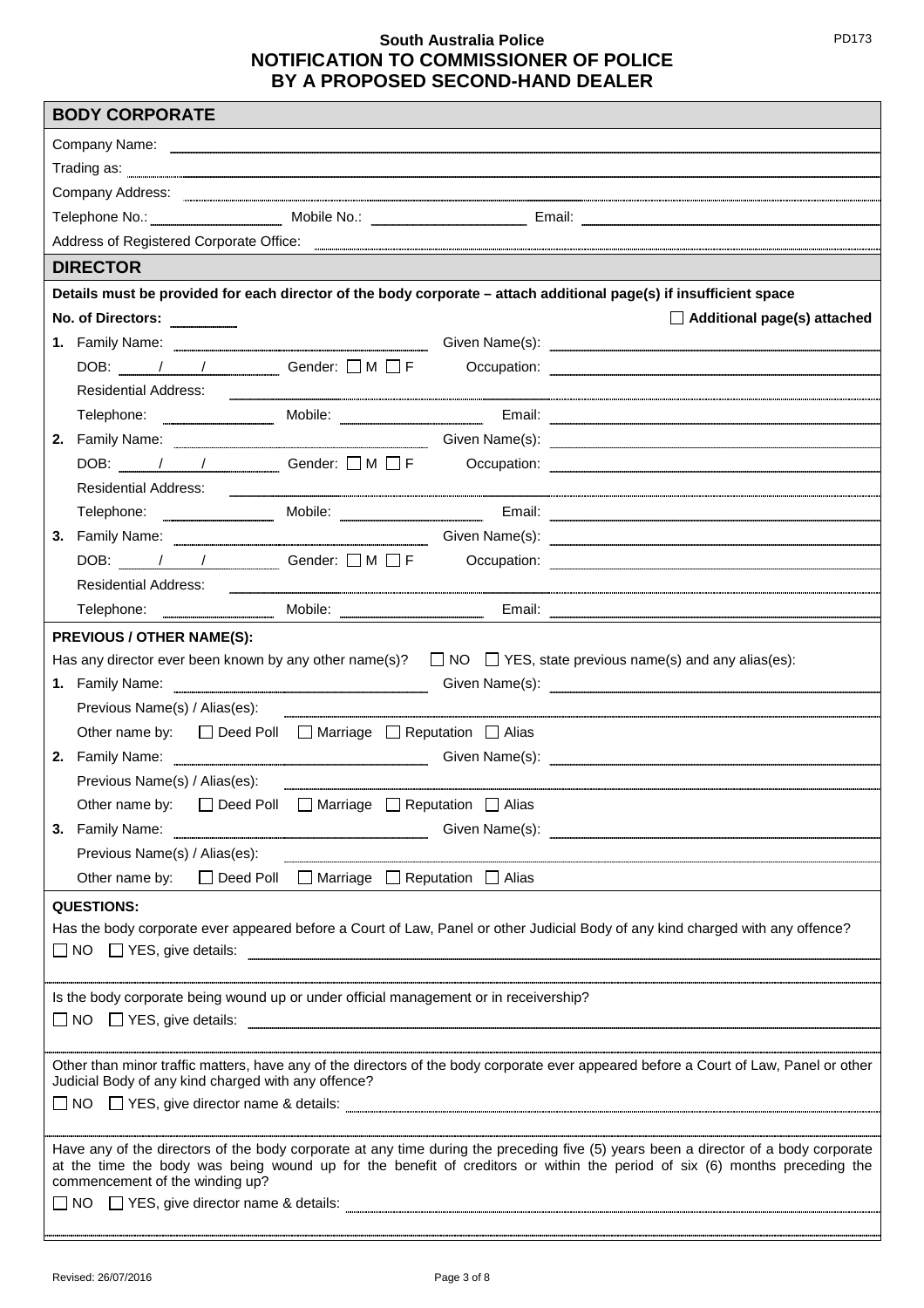| <b>EMPLOYEE DETAILS</b> |           |                                        |
|-------------------------|-----------|----------------------------------------|
| Employee Name:          |           | DOB: //                                |
| Residential address:    |           |                                        |
| Employee Name:          |           | ___________DOB: ______/____/__________ |
| Residential address:    |           |                                        |
| Employee Name:          |           | DOB: $\frac{1}{2}$                     |
| Residential address:    |           |                                        |
| Employee Name:          |           | $DOB:$ $1/$                            |
| Residential address:    |           |                                        |
| Employee Name:          |           | DOB: $\frac{1}{2}$                     |
| Residential address:    |           |                                        |
| Employee Name:          |           | DOB: $/$ /                             |
| Residential address:    |           |                                        |
| Employee Name:          |           | $DOB:$ / /                             |
| Residential address:    |           |                                        |
| Employee Name:          |           | DOB: $\frac{1}{2}$                     |
| Residential address:    |           |                                        |
| Employee Name:          |           | DOB: $\frac{1}{2}$                     |
| Residential address:    |           |                                        |
| Employee Name:          |           | DOB: ///                               |
| Residential address:    |           |                                        |
| Employee Name:          |           | $DOB:$ $1/$                            |
| Residential address:    |           |                                        |
| Employee Name:          |           | DOB: $\frac{1}{2}$                     |
| Residential address:    | Position: |                                        |
| Employee Name:          |           | DOB: / /                               |
| Residential address:    |           |                                        |
| Employee Name:          |           | $DOB:$ / /                             |
| Residential address:    |           |                                        |
| Employee Name:          |           | DOB: / /                               |
| Residential address:    |           |                                        |
| Employee Name:          |           | DOB: / /                               |
| Residential address:    |           |                                        |
| Employee Name:          |           | DOB: / /                               |
| Residential address:    |           |                                        |
| Employee Name:          |           | DOB: $\frac{1}{2}$                     |
| Residential address:    |           | Position:                              |
| Employee Name:          |           | DOB: / /                               |
| Residential address:    |           |                                        |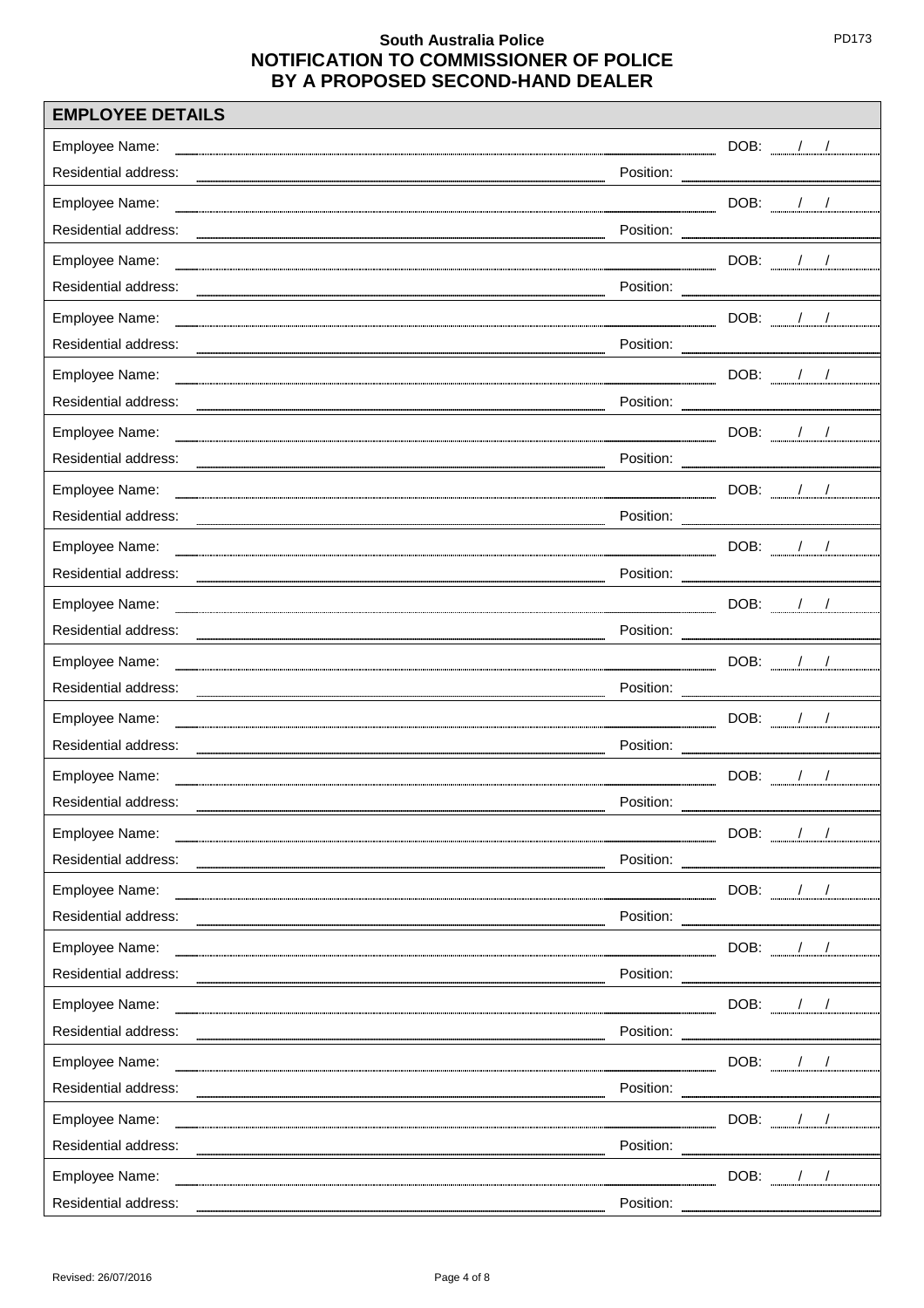*THIS SECTION MUST BE COMPLETED*

| Company Name: company Name: company Name: company Name: company Name: company Name: company Name: company Name: company Name: company Name: company Name: company Name: company Name: company Name: company Name: company Name<br>Trading as: <u>Commission Commission Commission Commission Commission Commission Commission Commission Commission</u><br>Telephone No.: Mobile No.: Mobile No.: Email: Email: Email: Email: Email: Email: Email: Email: Email: Email: Email: Email: Email: Email: Email: Email: Email: Email: Email: Email: Email: Email: Email: Email: Email: Email: E<br>Address of Registered Corporate Office: <b>with the contract of the contract of the contract of Registered Corporate Office:</b> |  |
|-------------------------------------------------------------------------------------------------------------------------------------------------------------------------------------------------------------------------------------------------------------------------------------------------------------------------------------------------------------------------------------------------------------------------------------------------------------------------------------------------------------------------------------------------------------------------------------------------------------------------------------------------------------------------------------------------------------------------------|--|
|                                                                                                                                                                                                                                                                                                                                                                                                                                                                                                                                                                                                                                                                                                                               |  |
|                                                                                                                                                                                                                                                                                                                                                                                                                                                                                                                                                                                                                                                                                                                               |  |
|                                                                                                                                                                                                                                                                                                                                                                                                                                                                                                                                                                                                                                                                                                                               |  |
|                                                                                                                                                                                                                                                                                                                                                                                                                                                                                                                                                                                                                                                                                                                               |  |
|                                                                                                                                                                                                                                                                                                                                                                                                                                                                                                                                                                                                                                                                                                                               |  |
|                                                                                                                                                                                                                                                                                                                                                                                                                                                                                                                                                                                                                                                                                                                               |  |
|                                                                                                                                                                                                                                                                                                                                                                                                                                                                                                                                                                                                                                                                                                                               |  |
| Company Address: <u>experimental company</u> Address:                                                                                                                                                                                                                                                                                                                                                                                                                                                                                                                                                                                                                                                                         |  |
|                                                                                                                                                                                                                                                                                                                                                                                                                                                                                                                                                                                                                                                                                                                               |  |
| Address of Registered Corporate Office: <b>with the contract of the contract of the contract of Registered Corporate Office:</b>                                                                                                                                                                                                                                                                                                                                                                                                                                                                                                                                                                                              |  |
|                                                                                                                                                                                                                                                                                                                                                                                                                                                                                                                                                                                                                                                                                                                               |  |
|                                                                                                                                                                                                                                                                                                                                                                                                                                                                                                                                                                                                                                                                                                                               |  |
| Company Address: <u>Company Address: Company Address: Company Address: Company Address: Company Address: Company Address: Company Address: Company Address: Company Address: Company Address: Company Address: Company Address: </u>                                                                                                                                                                                                                                                                                                                                                                                                                                                                                          |  |
|                                                                                                                                                                                                                                                                                                                                                                                                                                                                                                                                                                                                                                                                                                                               |  |
| Address of Registered Corporate Office: <b>we are also assumed a contract of Registered Corporate Office:</b>                                                                                                                                                                                                                                                                                                                                                                                                                                                                                                                                                                                                                 |  |
| Company Name: www.communication.com/news/web/2010/01/2010 12/01/2010 12/01/2010 12/01/2010 12/01/2010 12/01/20                                                                                                                                                                                                                                                                                                                                                                                                                                                                                                                                                                                                                |  |
|                                                                                                                                                                                                                                                                                                                                                                                                                                                                                                                                                                                                                                                                                                                               |  |
| Company Address: <b>www.communications.communications.communications.communications</b>                                                                                                                                                                                                                                                                                                                                                                                                                                                                                                                                                                                                                                       |  |
|                                                                                                                                                                                                                                                                                                                                                                                                                                                                                                                                                                                                                                                                                                                               |  |
| Address of Registered Corporate Office: <b>Communist Container and Container Container and Container Address of Registered Corporate Office:</b>                                                                                                                                                                                                                                                                                                                                                                                                                                                                                                                                                                              |  |
| <b>CLOSE ASSOCIATES - PARTNERSHIP NATURAL PERSON</b>                                                                                                                                                                                                                                                                                                                                                                                                                                                                                                                                                                                                                                                                          |  |
| Provide full details for all persons listed on this page. If you have a relative as listed below you must complete the details to the best<br>of your knowledge and if the person is deceased write 'Deceased' in the address column. Record the current address or last known<br>address. If information is unknown you must provide a reason, eg. 'No Contact'.                                                                                                                                                                                                                                                                                                                                                             |  |
| <b>Parents / Step-parents</b>                                                                                                                                                                                                                                                                                                                                                                                                                                                                                                                                                                                                                                                                                                 |  |
| Surname:                                                                                                                                                                                                                                                                                                                                                                                                                                                                                                                                                                                                                                                                                                                      |  |
| DOB: $\frac{1}{2}$<br>Residential address:                                                                                                                                                                                                                                                                                                                                                                                                                                                                                                                                                                                                                                                                                    |  |
| Surname:                                                                                                                                                                                                                                                                                                                                                                                                                                                                                                                                                                                                                                                                                                                      |  |
| DOB: //<br>Residential address:                                                                                                                                                                                                                                                                                                                                                                                                                                                                                                                                                                                                                                                                                               |  |
| Brothers & Sisters / Step-brothers & Step-sisters                                                                                                                                                                                                                                                                                                                                                                                                                                                                                                                                                                                                                                                                             |  |
| Surname:                                                                                                                                                                                                                                                                                                                                                                                                                                                                                                                                                                                                                                                                                                                      |  |
| $DOB:$ $1/2$<br>Residential address:                                                                                                                                                                                                                                                                                                                                                                                                                                                                                                                                                                                                                                                                                          |  |
| Surname:                                                                                                                                                                                                                                                                                                                                                                                                                                                                                                                                                                                                                                                                                                                      |  |
| DOB: / /                                                                                                                                                                                                                                                                                                                                                                                                                                                                                                                                                                                                                                                                                                                      |  |
| Surname:                                                                                                                                                                                                                                                                                                                                                                                                                                                                                                                                                                                                                                                                                                                      |  |
|                                                                                                                                                                                                                                                                                                                                                                                                                                                                                                                                                                                                                                                                                                                               |  |
|                                                                                                                                                                                                                                                                                                                                                                                                                                                                                                                                                                                                                                                                                                                               |  |
| DOB: ///<br>Surname:                                                                                                                                                                                                                                                                                                                                                                                                                                                                                                                                                                                                                                                                                                          |  |
|                                                                                                                                                                                                                                                                                                                                                                                                                                                                                                                                                                                                                                                                                                                               |  |
| DOB: / /<br>Surname:                                                                                                                                                                                                                                                                                                                                                                                                                                                                                                                                                                                                                                                                                                          |  |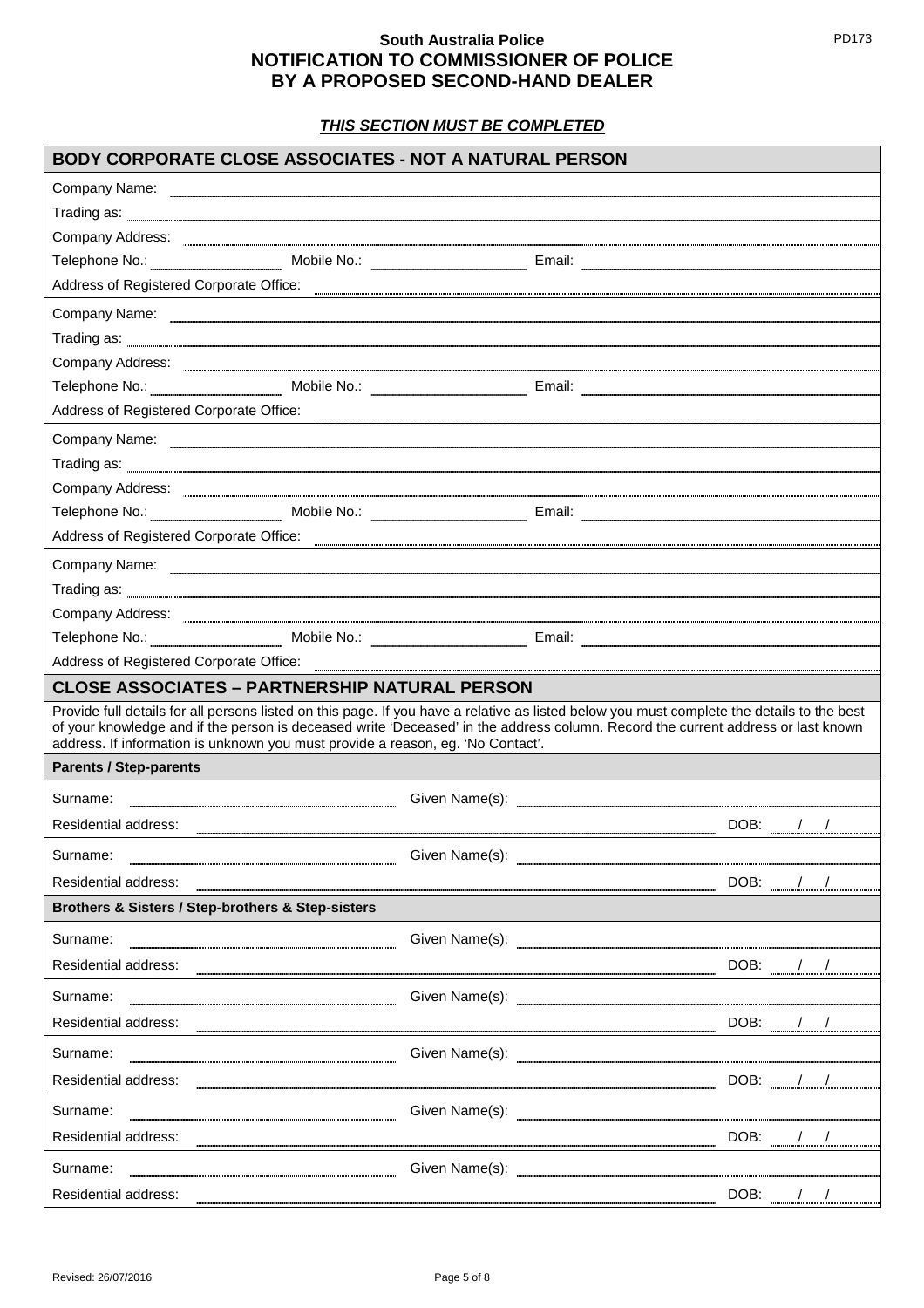| <b>Spouse / Domestic Partner</b>                                                                                                                                                                                              |            |                     |
|-------------------------------------------------------------------------------------------------------------------------------------------------------------------------------------------------------------------------------|------------|---------------------|
| Surname:                                                                                                                                                                                                                      |            |                     |
| Residential address:                                                                                                                                                                                                          |            | DOB: / /            |
| Children / Step-children of spouse or domestic partner                                                                                                                                                                        |            |                     |
| Surname:                                                                                                                                                                                                                      |            |                     |
| Residential address: 2008. The DOB: 2008. The DOB: 2008. The DOB: 2008. The DOB: 2008. The DOB: 2009. The DOB: 2009. The DOB: 2009. The DOB: 2009. The DOB: 2009. The DOB: 2009. The DOB: 2009. The DOB: 2009. The DOB: 2009. |            |                     |
| Surname:                                                                                                                                                                                                                      |            |                     |
|                                                                                                                                                                                                                               |            |                     |
| Surname:                                                                                                                                                                                                                      |            |                     |
| Residential address:                                                                                                                                                                                                          | DOB: $/$ / |                     |
| Is any other person in a position to exercise control or significant influence over the conduct of business proceedings?<br>(If YES please provide details)                                                                   |            |                     |
| Surname:                                                                                                                                                                                                                      |            |                     |
| Residential address:                                                                                                                                                                                                          |            | $DOB:$ $1/$         |
| Surname:                                                                                                                                                                                                                      |            |                     |
| Residential address:                                                                                                                                                                                                          |            | $DOB:$ $1/2$        |
| Surname:                                                                                                                                                                                                                      |            |                     |
| Residential address:                                                                                                                                                                                                          | DOB:       | $\sqrt{2}$          |
| Will any person, not being a shareholder, receive income or profit from the business? (if YES please provide details)                                                                                                         |            |                     |
| Surname:                                                                                                                                                                                                                      |            |                     |
| Residential address:                                                                                                                                                                                                          |            | $DOB:$ $1/2$        |
| Surname:                                                                                                                                                                                                                      |            |                     |
| Residential address:                                                                                                                                                                                                          |            |                     |
| Surname:                                                                                                                                                                                                                      |            |                     |
| Residential address:                                                                                                                                                                                                          |            | DOB: $1 / \sqrt{2}$ |
| Do any other adults, not listed above, currently reside with you?<br>$\Box$ Yes (if YES provide details below including relationship to you)                                                                                  |            |                     |
| Surname:                                                                                                                                                                                                                      |            |                     |
|                                                                                                                                                                                                                               |            | $DOB:$ $1/2$        |
| Surname:                                                                                                                                                                                                                      |            |                     |
|                                                                                                                                                                                                                               |            | DOB: ///            |
| Surname:                                                                                                                                                                                                                      |            |                     |
| Relationship:                                                                                                                                                                                                                 | DOB: $/$ / |                     |
| <b>ADDRESS HISTORY</b>                                                                                                                                                                                                        |            |                     |
| Have You resided at any other address (excluding your current residential address) in the last 10 years?                                                                                                                      |            |                     |
| $\Box$ No $\Box$ Yes (if yes, please provide the details of addresses. This MUST include interstate and overseas addresses if applicable.                                                                                     |            |                     |
|                                                                                                                                                                                                                               |            |                     |
|                                                                                                                                                                                                                               |            |                     |
|                                                                                                                                                                                                                               |            |                     |
|                                                                                                                                                                                                                               |            |                     |
|                                                                                                                                                                                                                               |            |                     |
|                                                                                                                                                                                                                               |            |                     |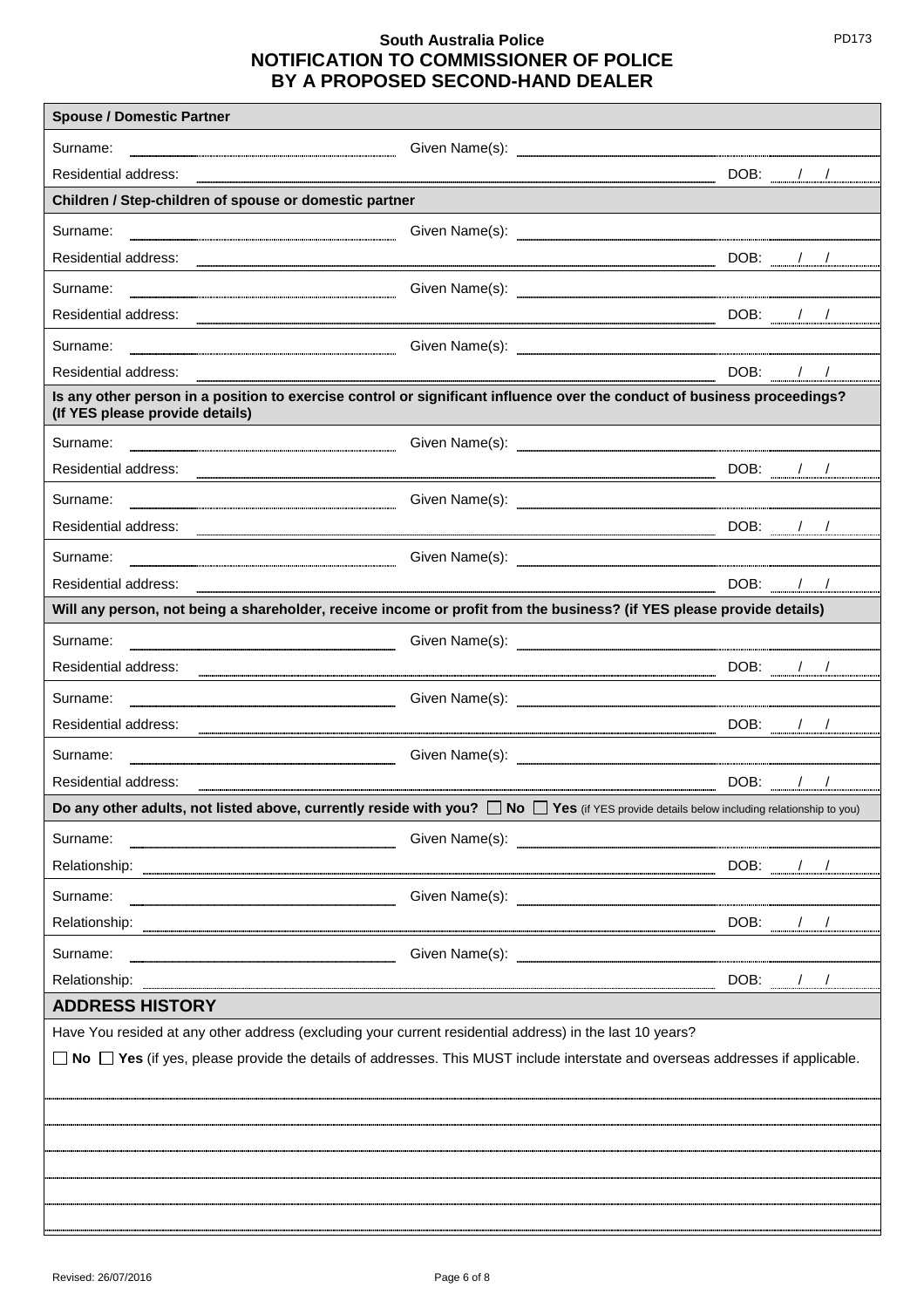| <b>BUSINESS INFORMATION (THIS SECTION MUST BE COMPLETED)</b>                                                                                |  |  |  |
|---------------------------------------------------------------------------------------------------------------------------------------------|--|--|--|
| $\prime$                                                                                                                                    |  |  |  |
| Each and every address at which the business will be carried on:                                                                            |  |  |  |
|                                                                                                                                             |  |  |  |
|                                                                                                                                             |  |  |  |
|                                                                                                                                             |  |  |  |
| Each and every address at which records required to be kept under the Act will be kept:                                                     |  |  |  |
|                                                                                                                                             |  |  |  |
|                                                                                                                                             |  |  |  |
|                                                                                                                                             |  |  |  |
| Each and every address at which goods bought or received in the course of, or for the purposes of, the business will be kept:               |  |  |  |
|                                                                                                                                             |  |  |  |
|                                                                                                                                             |  |  |  |
|                                                                                                                                             |  |  |  |
| Brief description of the nature of the business: (including a description of the types of goods that are proposed to be bought or received) |  |  |  |
|                                                                                                                                             |  |  |  |
|                                                                                                                                             |  |  |  |
|                                                                                                                                             |  |  |  |
|                                                                                                                                             |  |  |  |
| Address for service of documents: <b>Manufacturers</b>                                                                                      |  |  |  |
|                                                                                                                                             |  |  |  |
| Fax no. for service of documents: www.communications.com<br>Email for service of documents: www.walian.com                                  |  |  |  |
| Contact person for enquiries: (Name) <b>CONTER 1999</b>                                                                                     |  |  |  |
| Email:                                                                                                                                      |  |  |  |